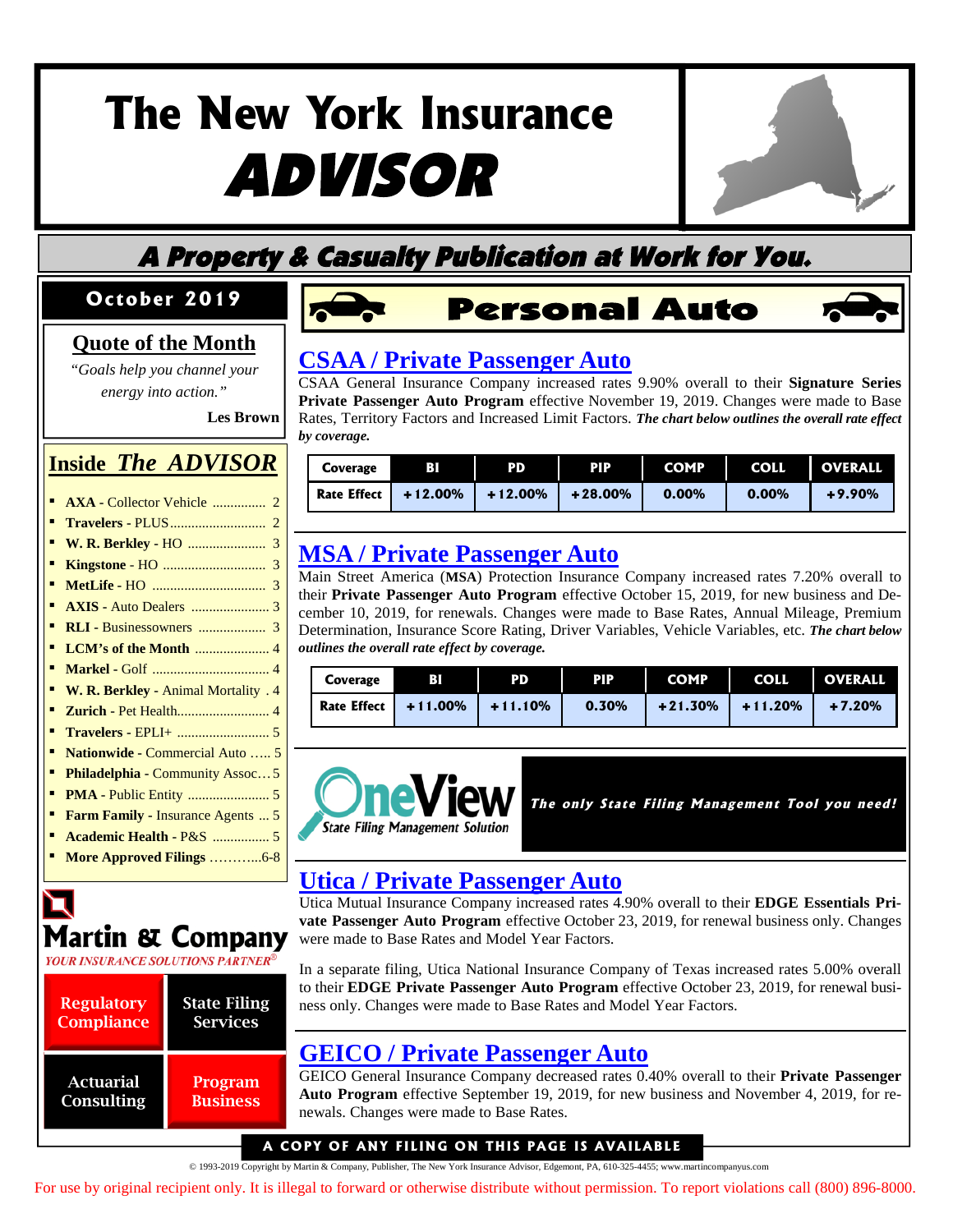## The New York Insurance ADVISOR

# Martin & Company **YOUR INSURANCE SOLUTIONS PARTNER**



#### A Web-based interactive solution for monitoring and taking action on bureau circulars. BMA captures a complete timeline of workflow.

- **C** Review Bureau Circulars
- **C** Assign Activities to Business Units
- $\odot$  Track Workflow
- $\bullet$  Take Proper Action
- $\odot$  Implement

#### SCHEDULE A DEMO TODAY!

#### **More to offer from M&C**

#### Bureau Monitoring ADVISOR

♦ This Web-based product tracks bureau circulars and bulletins. A tool to assist carriers with their compliance efforts.

#### Status Report ADVISOR

♦ This is a complimentary feature to M&C's State Filing clients that provides web access to track filing projects. Features email alerts and export options.

#### www.FilingsDirect.com

**2**

♦ FD is an online searchable Rate, Rule, Form filing library dating back to 1993.

> **www.martincompanyus.com info@martincompanyus.com**

## 浜

## **Personal Lines**

# 涣

### **AXA / Collector Vehicle**

XL Specialty Insurance Company received approval for their new **Collector Vehicle Program** [effective August 30, 2019. This product was developed based on a similar](http://www.filingsdirect2.com/secure/files/NYIA/2019/October/AXA XL PPA Collector Vehicle Initial rate rule form 8 19 XLAM-131883654.pdf) program offered by their affiliate AXA Insurance Company.

#### **[Travelers / Personal Liability Umbrella \(](http://www.filingsdirect2.com/secure/files/NYIA/2019/October/Travelers P Umbrella Excess Personal Liability Umbrella PLUS Program rate rule 11 19 TRVD-131953474.pdf)PLUS)**

Travelers Insurance Companies increased rates 7.00% overall to their **Personal Liability Umbrella (PLUS) Program** effective November 17, 2019. Changes were made to Base Rates, and they introduced Excess Supplementary Uninsured/Underinsured Motorists Coverage.

#### **GET IT DO NE TO DAY:**

*SIGN UP for M &C 's A uto Rate Trac ker th at m onitor s the Per son al A uto m arke t.*

#### **AIG / Personal Excess – PCG**

AIG Property Casualty Company increased rates 12.40% overall to their **Private Client Group (PCG) Personal Excess Liability Program** effective September 17, 2019. Changes were made to Base Rates, Territorial Factors Rating Structure, Increased Limit Factors, Underlying Limits Discount, Uninsured Motorists Coverage, Charge [Per Million for Higher Limits, Supplemental Defense Cost Offerings, as well as the](http://www.filingsdirect2.com/secure/files/NYIA/2019/October/AIG P Umbrella Excess AIG Private Client Group Personal Excess Liability Program rate rule form 9 20 APCG-132000533.pdf) introductions of Account Credit, Homeowners Liability Loss Surcharge, Rental Unit Charge, etc.

## **The New York Insurance** ADVISOR

Paul P. Martin—Publisher Thomas E. Smith—Editor Tim Kulp—Feature Editor

Martin & Company, Publisher, is dedicated to providing reliable insurance information through quality publications, product research and development, and our state filing service. **All filings mentioned in the** *Advisor* **have received approval**, unless otherwise indicated. Material presented is from a variety of sources believed reliable, but accuracy cannot be guaranteed. Martin & Company, Publisher**.**

**Yearly subscription prices are \$654 for Agencies and \$754 for Companies** for each copy. Multiple subscriptions (3 or more) to that same address are available at a discounted price. To receive photocopying redistribution authorization call 610-325-4455 and ask about our **ELECTRONIC** and **CORPORATE SUBSCRIPTIONS.**

Subscriptions & Comments: **Martin & Company, Publisher P.O. Box 70, Edgemont, PA 19028-0070 Main: 610-325-4455 Fax: 610-325-4405 www.martincompanyus.com ~ e-mail: Info@martincompanyus.com Photocopying, email or fax** of this newsletter, in full and/or in part, for distribution or circulation to other individuals or employees **violates the U.S. copyright law**. As a subscriber you agree that making copies is a violation and your company will be subject to additional charges and subscription costs. Exceptions may be granted. Please call if you desire special

#### **A COPY OF ANY FILING ON THIS PAGE IS AVAILABLE**

consideration.

© 1993-2019 Copyright by Martin & Company, Publisher, The New York Insurance Advisor, Edgemont, PA, 610-325-4455; www.martincompanyus.com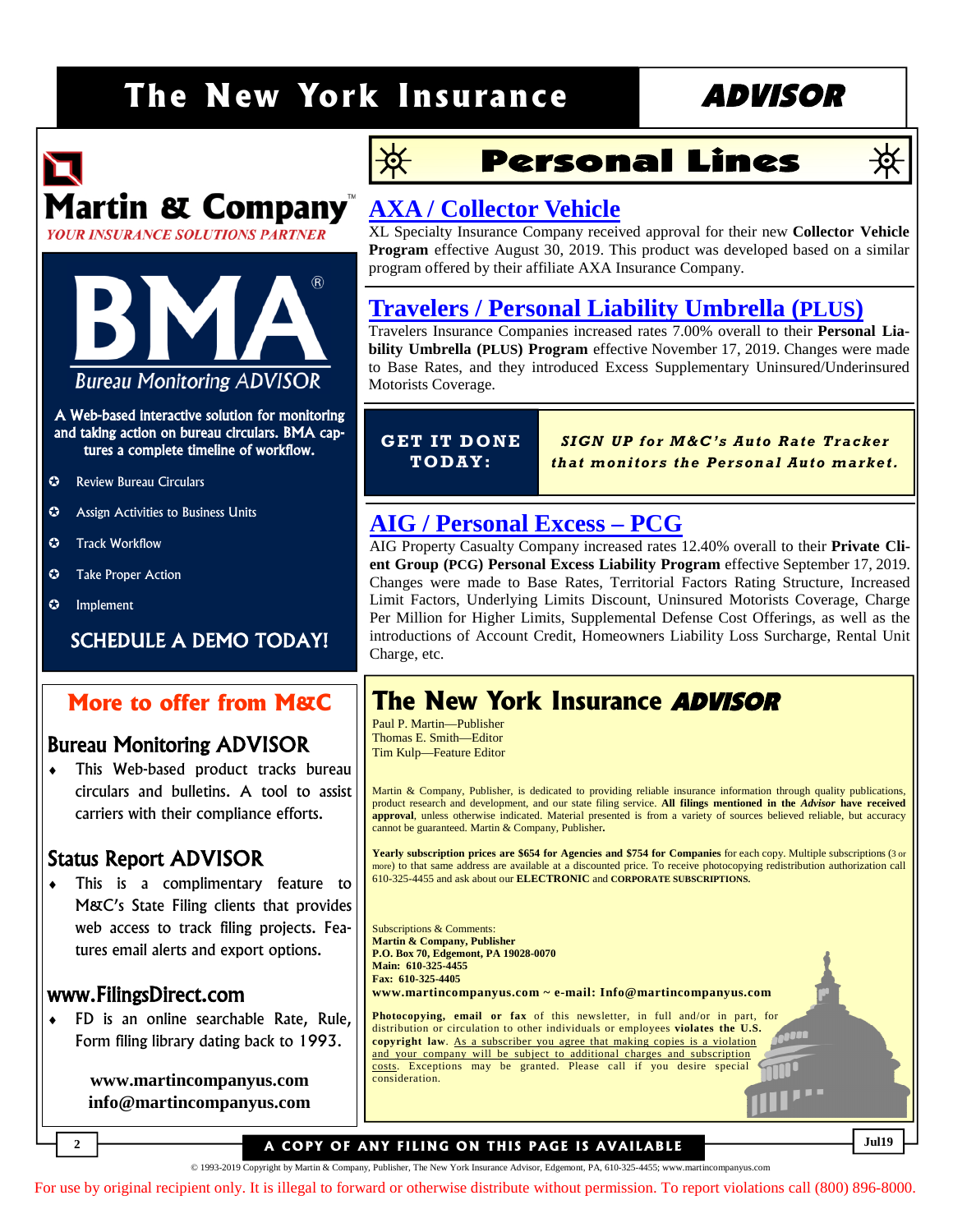## The New York Insurance **ADVISOR**

### **Homeowners**

#### **W. R. Berkley / Homeowners**

Berkley Insurance Company decreased rates 3.30% overall to their **One Suite Homeowners Program** effective November 19, 2019, for new business and January 3, 2020, for renewals. Changes were made to Base Rates, Suffolk and Nassau Territorial [Relativities, Fungi or Bacteria Increased Limits, Landscaping Increased Limits, Pro](http://www.filingsdirect2.com/secure/files/NYIA/2019/October/Berkley HO Homeowner Revisions rate rule form 11 19 BKON-131930068.pdf)tection Classes, Distance-to-Water Surcharge, Suburban Rating Discount, Multi-Policy Discount, etc.

#### **DO NOT COPY**

#### **Kingstone / Homeowners**

Kingstone Insurance Company increased rates 8.90% overall to their **One- and Two-Family Homeowners Policy Program** effective November 1, 2019, for new business [and December 15, 2019, for renewals. Changes were made specifically to Base Rates.](http://www.filingsdirect2.com/secure/files/NYIA/2019/October/Kingstone HO  Homeowners Family rate 11 19 KSIN-132046341.pdf)

#### **MetLife / Homeowners**

[Metropolitan Property and Casualty Insurance Company increased rates 2.80% over](http://www.filingsdirect2.com/secure/files/NYIA/2019/October/MetLife HO Homeowners rate 9 19 METX-131992470.pdf)all to their **Homeowners Program** effective September 16, 2019, for new business and November 20, 2019, for renewals. Changes were made to Base Rates, Tier Factors and New Business Tiering.

## **Chubb / HO**

[Chubb Insurance Companies increased rates](http://www.filingsdirect2.com/secure/files/NYIA/2019/October/Chubb HO Masterpiece rate rule form 9 19 ACEH-131827283.pdf) 7.50% overall to their **Homeowners Program** effective September 17, 2019, for new business and October 12, 2019, for renewals. Changes were made to Base Rates, Claims Surcharge, Additional Living Expense Limitations, Premier Client Discount, Renovation Surcharge, etc.

# **Filings Direct**

#### **www.FilingsDirect.com**

#### **[Vermont Mutual / HO](http://www.filingsdirect2.com/secure/files/NYIA/2019/October/Vermont Mutual HO Homeowners rate rule form 12 19 VERM-131969371.pdf)**

Vermont Mutual Insurance Company increased rates 4.80% overall to their **Homeowners Program** effective December 1, 2019. Changes were made to increase the all-form \$500.00 deductible factor from 0.90 to 0.93 and to eliminate the 5.00% Non-Smoking Discount.

## **Businessowners & CMP**

# **AIG / GCA**

[National Union Fire Insurance Company of Pitts](http://www.filingsdirect2.com/secure/files/NYIA/2019/October/AIG CMP Glatfelter Commercial Ambulance GCA rate rule form 1 20 AGNY-131865453.pdf)burgh, PA, received approval for their new **Glatfelter Commercial Ambulance (GCA) Commercial Package Program** effective January 1, 2020. This program is an extension of the VFIS Emergency Services Organization Program.

#### **Martin & Company**

| <b>Regulatory</b> | <b>State Filing</b> |
|-------------------|---------------------|
| <b>Compliance</b> | <b>Services</b>     |
| <b>Actuarial</b>  | Program             |
| <b>Consulting</b> | <b>Business</b>     |
|                   |                     |

### **AXIS / Auto Dealers**

AXIS Insurance Company increased rates 15.00% overall to their **Non-Franchised Automobile Dealers and Auto Services Commercial Package Program** effective [September 9, 2019. Changes were made to introduce a 15.00% adjustment factor to](http://www.filingsdirect2.com/secure/files/NYIA/2019/October/AXIS CMP Non Franchise Auto Dealer rate rule 9 19 PERR-131864629.pdf) their Base Rates to offset the loss ratio development for this program.

**State Filing Ser vi c es**

*Our o utso ur cing model a nd o nbo ar ding platform are efficient for new projects.* 

#### **RLI / Businessowners**

RLI Insurance Company increased rates 0.70% overall to their **RLIPack Businessowners Program** effective December 1, 2019. Changes were made to Premium [Determination for Hired and Non-Owned Auto Liability as well as to introduce Un](http://www.filingsdirect2.com/secure/files/NYIA/2019/October/RLI I BOP RLIPack Businessowners rate rule 12 19 RLSC-131991766.pdf)manned Aircraft Coverage.

#### **MSA / Businessowners**

Main Street America (**MSA**) Assurance Company increased rates 7.20% overall to their **Mainline Businessowners Program** effective December 15, 2019. Changes [were made to Base Rates, Contractors Liability Territorial Definitions, Charge for](http://www.filingsdirect2.com/secure/files/NYIA/2019/October/MSA BOP Main Street America Assurance Company–Mainline Businessowner rate rule form 12 19 NGMC-131891483.pdf) EPLI to Per Employee Pricing, Amount of Insurance Curve for Buildings, Construction Type Factors, Protection Class Factors for Buildings, etc.

#### Jul19 **3 A COPY OF ANY FILING ON THIS PAGE IS AVAILABLE**

© 1993-2019 Copyright by Martin & Company, Publisher, The New York Insurance Advisor, Edgemont, PA, 610-325-4455; www.martincompanyus.com

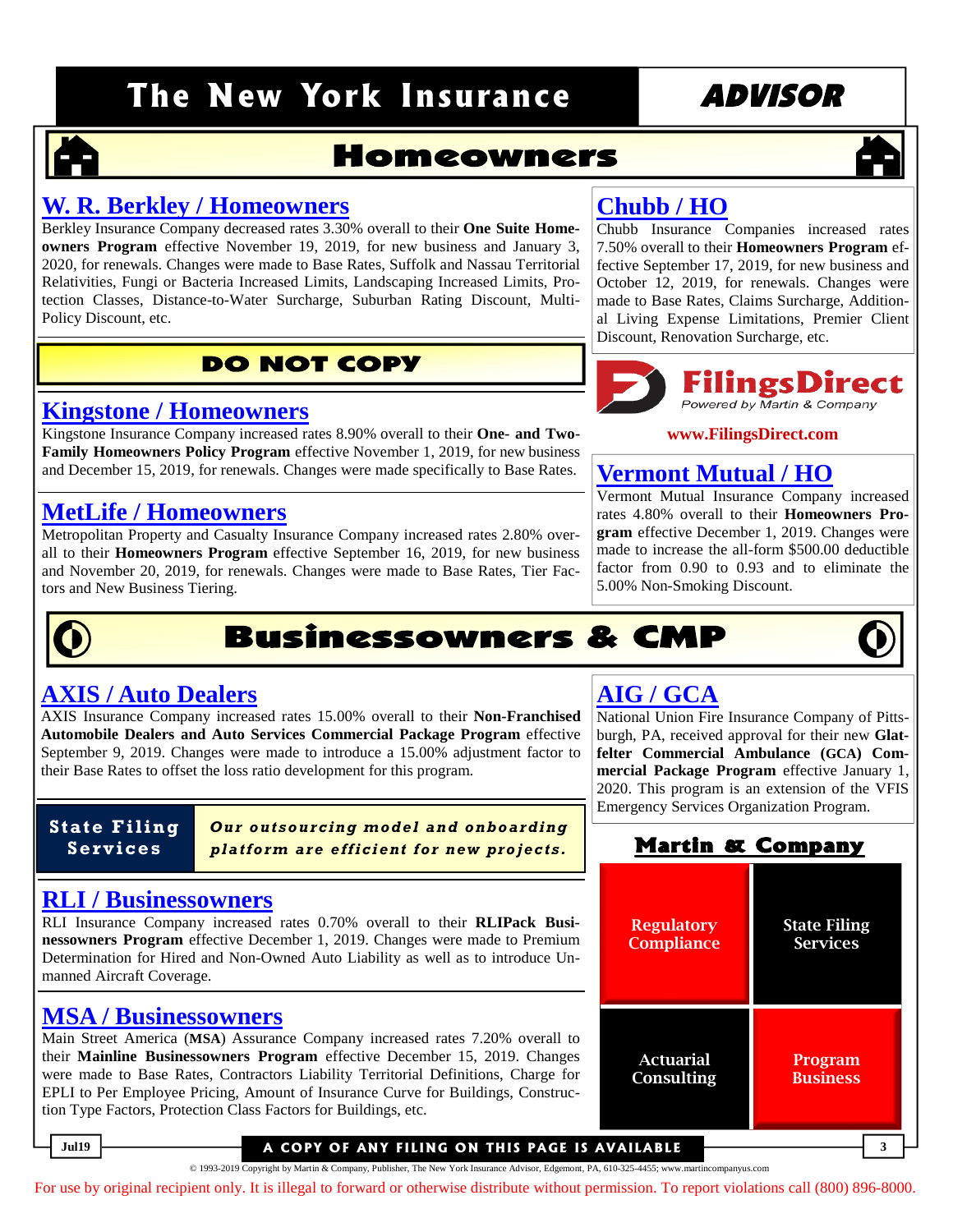## The New York Insurance | ADVISOR

| $* *$<br><b>Key LCM's Recently Approved</b>                                                                                                                                                                                                                                                                    |                                                      |                                                 |                 |                           |                |                  |
|----------------------------------------------------------------------------------------------------------------------------------------------------------------------------------------------------------------------------------------------------------------------------------------------------------------|------------------------------------------------------|-------------------------------------------------|-----------------|---------------------------|----------------|------------------|
|                                                                                                                                                                                                                                                                                                                |                                                      |                                                 |                 |                           |                |                  |
| Company                                                                                                                                                                                                                                                                                                        | Line                                                 | <b>LCM</b>                                      | Org.            | <b>Org. Filing Number</b> | Impact         | <b>Effective</b> |
| <b>AmTrust</b><br><b>Technology Insurance Company, Inc.</b><br><b>Wesco Insurance Company</b><br><b>Rochdale Insurance Company</b><br><b>Security National Insurance Company</b><br>Amtrust Insurance Company of Kansas, Inc.<br><b>Sequoia Insurance Company</b><br><b>Milford Casualty Insurance Company</b> | <b>WC</b>                                            | 1.000                                           | <b>NYCIRB</b>   | <b>NA</b>                 | <b>Initial</b> | 10/1/19          |
| <b>Blackboard Insurance Company</b>                                                                                                                                                                                                                                                                            | <b>Commercial Auto</b>                               | 1.449                                           | IS <sub>0</sub> | <b>CA 2017 BRLA1</b>      | <b>Initial</b> | 9/9/19           |
| <b>Central Mutual</b><br><b>Central Mutual Insurance Company</b><br><b>All America Insurance Company</b>                                                                                                                                                                                                       | Commercial Auto - Varies by territory & coverage     | Range<br>$1.463 - 2.699$                        | IS <sub>0</sub> | <b>CA 2018 BRLA1</b>      | $+13.10%$      | 12/1/2019        |
| <b>CUNA</b><br><b>CUMIS Insurance Society, Inc.</b>                                                                                                                                                                                                                                                            | <b>Commercial Auto - PD</b>                          | 1.040                                           | IS <sub>0</sub> | <b>CA 2018 BRLA1</b>      | $+5.10%$       | 10/1/19          |
| <b>Clear Blue Insurance Company</b>                                                                                                                                                                                                                                                                            | <b>Commercial Auto</b>                               | 1.650                                           | IS <sub>0</sub> | <b>CA 2017 BRLA1</b>      | <b>Initial</b> | 6/28/19          |
| <b>Crum &amp; Forster</b><br><b>Crum &amp; Forster Indemnity Company</b><br><b>United States Fire Insurance Company</b><br>The North River Insurance Company                                                                                                                                                   | Commercial Auto - Liability / PD                     | 1.852 / 1.920<br>1.544 / 1.600<br>1.235 / 1.280 | IS <sub>0</sub> | <b>CA 2017 BRLA1</b>      | $+16.00%$      | 11/1/19          |
| <b>Fortegra</b><br><b>Blue Ridge Indemnity Company</b>                                                                                                                                                                                                                                                         | <b>Fire &amp; Allied Lines</b>                       | 1.587                                           | IS <sub>0</sub> | <b>CF 2017 RLA1</b>       | <b>Initial</b> | 9/5/19           |
| <b>Florists'</b><br><b>Florists' Mutual Insurance Company</b>                                                                                                                                                                                                                                                  | <b>WC</b>                                            | 1.611                                           | <b>NYCIRB</b>   | R.C. 2489                 | $-6.90%$       | 10/1/19          |
| <b>Integon National Insurance Company</b>                                                                                                                                                                                                                                                                      | <b>Dwelling Fire - Dwelling / Personal Liability</b> | 2.355/1.682                                     | IS <sub>0</sub> | <b>NA</b>                 | $+4.00%$       | 9/30/19          |
| <b>RLI Insurance Company</b>                                                                                                                                                                                                                                                                                   | <b>WC</b>                                            | 1.250                                           | <b>NYCIRB</b>   | <b>NA</b>                 | $-4.30%$       | 10/1/19          |
| <b>Selective</b><br><b>Selective Way Insurance Company</b><br><b>Selective Insurance Company of the Southeast</b><br><b>Selective Insurance Company of America</b><br><b>Selective Insurance Company of New York</b><br><b>Selective Insurance Company of South Carolina</b>                                   | <b>General Lability</b>                              | 2.345<br>1.993<br>1.694<br>1.439<br>1.223       | IS <sub>0</sub> | <b>GL 2018 BGL1</b>       | $+0.70%$       | 2/1/20           |
| Seneca Insurance Company, Inc.                                                                                                                                                                                                                                                                                 | <b>Businessowners</b>                                | 1.745                                           | IS <sub>0</sub> | <b>NA</b>                 | $+10.00%$      | 10/1/19          |
| Seneca Insurance Company, Inc.                                                                                                                                                                                                                                                                                 | <b>Fire &amp; Allied Lines</b>                       | 1.360                                           | IS <sub>0</sub> | <b>CF 2016 RLA1</b>       | $-20.00%$      | 9/15/19          |
| <b>T.H.E. Insurance Company</b>                                                                                                                                                                                                                                                                                | <b>WC</b>                                            | 1.346                                           | <b>NYCIRB</b>   | R.C. 2489                 | $-3.43%$       | 10/1/19          |

## **Other Programs & Special Coverages**

#### **Markel / Golf**

Markel Insurance Company received approval for their new **Golf Commercial Package Program** effective September 4, 2019. Coverages include Commercial Property, Commercial [General Liability, Inland Marine, Crime and](http://www.filingsdirect2.com/secure/files/NYIA/2019/October/Markel CMP Golf rate rule 9 19 MRKB-131958565.pdf) Professional Liability. Rates were based on a combination of approved Markel and Granite State Insurance Company coverage charges.

© 1994-2019 Copyright

#### **[W. R. Berkley / Animal Mortality](http://www.filingsdirect2.com/secure/files/NYIA/2019/October/Berkley CIM Animal Mortality Animal Mortality rate rule form 1 20 BEUW-132002832.pdf)**

StarNet Insurance Company increased rates 0.20% overall to their **Animal Mortality Program** effective January 1, 2020, for new business and February 1, 2020, for renewals. Changes were made to Horse General Mortality and Theft Base Rates, Cattle General Mortality and Theft Base Rates, Emergency Colic Surgery Rates and Limit Adjustments, Vet Services Rates, Deductibles, and Coverage Adjustments. They also introduced Cine Limited Surgical Coverage, etc. Their program provides General Mortality, Surgical and Veterinarian Services Coverage for horses and cattle.

### **Zurich / Pet Health**

Zurich American Insurance Company received approval for their new **Pet Health Insurance Program** effective September 18, 2019. This program provides reimbursement for [the reasonable and necessary veterinary expenses incurred due to a pet's illness or injury.](http://www.filingsdirect2.com/secure/files/NYIA/2019/October/Zurich PIM Pet Health Pet Insurance Program -NY Refile rate rule form 9 19 ZURC-132063298.pdf) Rates were based on those of similar programs offered by National Casualty Company and Indemnity Insurance Company of North America.

#### **4** COPY OF ANY FILING ON THIS PAGE IS AVAILABLE  $\frac{1}{\text{min}}$

© 1993-2019 Copyright by Martin & Company, Publisher, The New York Insurance Advisor, Edgemont, PA, 610-325-4455; www.martincompanyus.com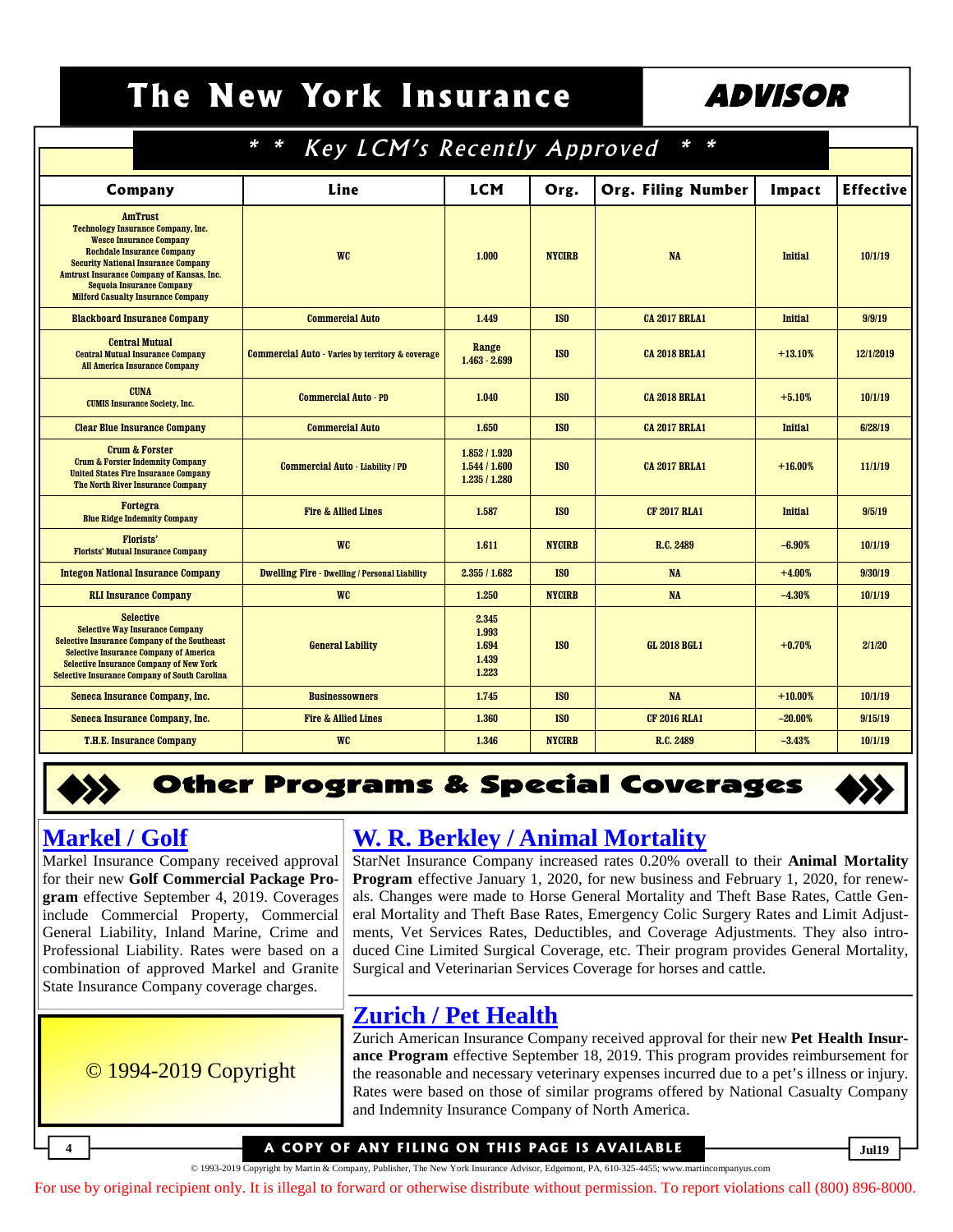## The New York Insurance **ADVISOR**



#### **Other Programs & Special Coverages**



#### **[Travelers / Employment Practices Liability+](http://www.filingsdirect2.com/secure/files/NYIA/2019/October/Travelers CMP Employment Practices Liability rate rule form 10 19 TRVD-132011444.pdf)**

Travelers Insurance Companies received approval for their new **Employment Practices Liability Insurance+ (EPLI+) Program** effective October 1, 2019. This product is designed for small to medium-sized commercial businesses. Their program also includes Identity Fraud Expense Reimbursement, which covers the insured's employees for reimbursement for their personal expenses for identity fraud. Rates were developed based on those of similar coverages offered by their affiliated companies.

#### **[Nationwide / Commercial Auto](http://www.filingsdirect2.com/secure/files/NYIA/2019/October/Nationwide Allied C Auto Commercial Automobile rate 2 20 NWPP-131971705.pdf)**

Nationwide Insurance Companies increased rates 16.30% overall to their **Commercial Auto Program** effective February 1, 2020. Changes were made to Base Rates, Primary and Secondary Factors, Zone-Rated Risks Rates, and Increased Limit Factors.

**r e ga r di n g T h <sup>e</sup> A DV I SOR:**

**Subscriber Feedback** "Great publication with great content."

#### **[Progressive / Commercial Auto](http://www.filingsdirect2.com/secure/files/NYIA/2019/October/Progressive Casualty C Auto Commercial Auto Program rate 9 19 PRGS-132037549.pdf)**

Progressive Casualty Insurance Company increased rates 5.40% overall to their **Commercial Auto Program** effective September 17, 2019, for new business and November 23, 2019, for renewals. Changes were made specifically to Base Rates.



Indemnity Insurance Company of North America increased rates 5.30% overall to their **Credit Card Enhancement Program** effective September 4, 2019. Changes were made specifically

**[Chubb / Credit Card](http://www.filingsdirect2.com/secure/files/NYIA/2019/October/Chubb ACE Other Credit Card Enhancement Program rate 9 19 ACEH-131921081.pdf)**

to Cell Phone Protection Rates.

Review Circulars | Assign Activities

#### Track Workflow Take Action

**Schedule a Demo today!**



## **Professional Liability**

#### **[Philadelphia / Community Association](http://www.filingsdirect2.com/secure/files/NYIA/2019/October/Philadelphia DO Resubmission Community Associations rate rule form 9 19 PHLX-131937336.pdf)**

Philadelphia Indemnity Insurance Company received approval for their new **Community Association Executive Advantage Directors & Officers Liability Program** effective September 9, 2019. Rates were based on those of a similar program offered by Liberty Insurance Underwriters, Inc. Limits will be offered up to \$10.0M.

### **PMA / Public Entity**

[Pennsylvania Manufacturers' Association Insurance Company, Manufacturers' Alli](http://www.filingsdirect2.com/secure/files/NYIA/2019/October/PMA GL Governmental Entity rate rule form 9 19 OREP-131979383.pdf)ance Insurance Company and Pennsylvania Manufacturers Indemnity Company received approval for their new **Public/Governmental Program** effective September 10, 2019. Coverage is designed to meet the unique needs of public and governmental organizations including, but not limited to, municipalities, counties, boroughs, towns, and water and sewer entities and their associated exposures.



#### **[Farm Family / Insurance Agents](http://www.filingsdirect2.com/secure/files/NYIA/2019/October/Farm Family PL Professional Liability rate rule form 1 20 ANPC-132023273.pdf)**

Farm Family Casualty Insurance Company received approval for their new **Insurance Agents Professional Liability Program** effective January 1, 2020. This program was developed to provide Errors & Omissions Liability Coverage for agents who are members of ANIA Purchasing Group.

### **[Academic Health / P&S](http://www.filingsdirect2.com/secure/files/NYIA/2019/October/Academic Health Professionals Med Mal PS 2019 2020 Rates rate 8 19 ADIC-132023920.pdf)**

Academic Health Professionals Insurance Association filed their **Primary Physicians and Surgeons Professional Liability Direct-Pay Excess Rates** for policy year July 1, 2019, through June 30, 2020.

> **The Professional Liability REPORT**

> > **Subscribe Today.**

**Call 610-325-4455 or subscribe online!**

**Juli9 A COPY OF ANY FILING ON THIS PAGE IS AVAILABLE** 

© 1993-2019 Copyright by Martin & Company, Publisher, The New York Insurance Advisor, Edgemont, PA, 610-325-4455; www.martincompanyus.com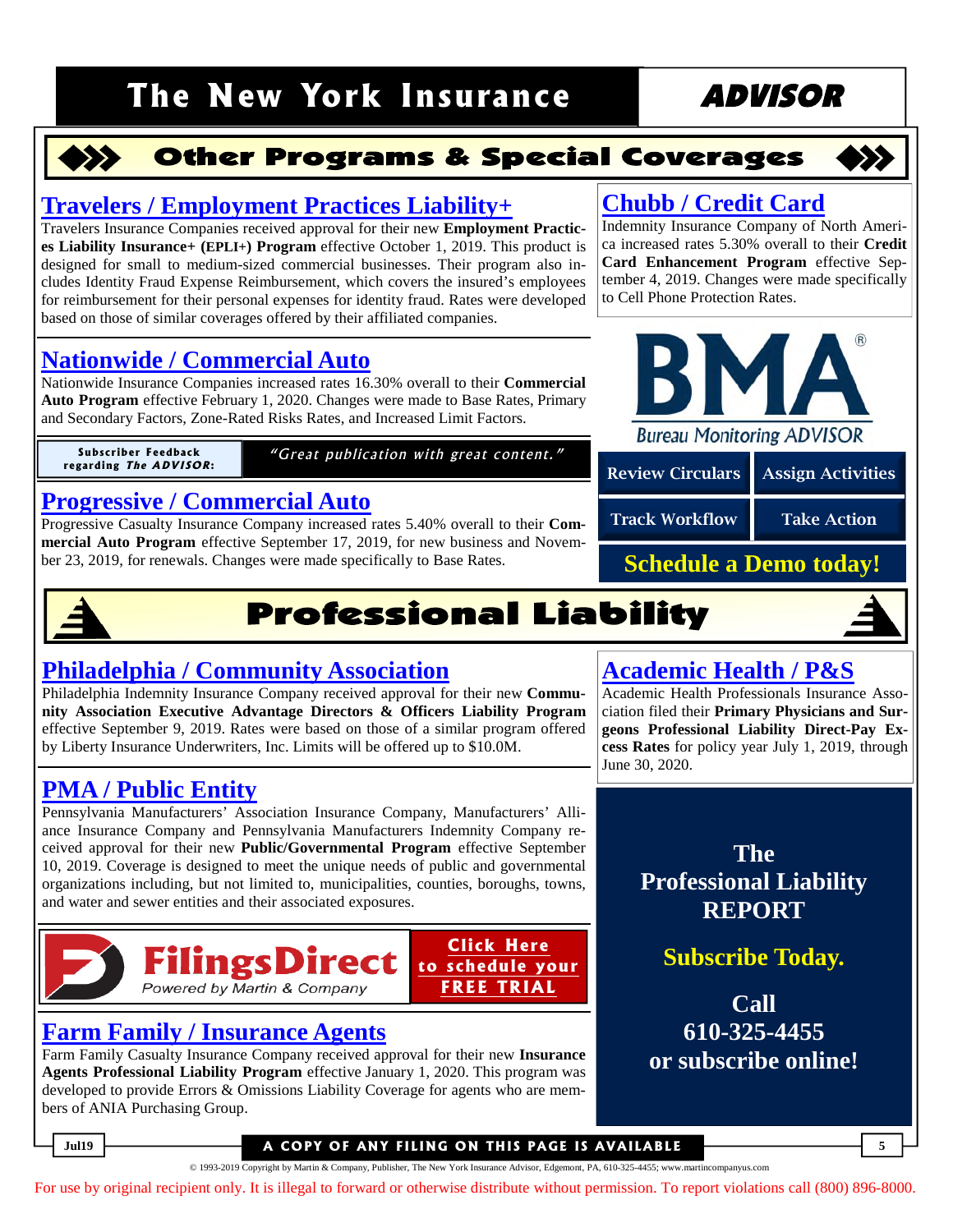

| Company                                                                | Line / Class                                             | <b>Effective</b> | <b>Filing Summary</b>                                                                                                                                   |
|------------------------------------------------------------------------|----------------------------------------------------------|------------------|---------------------------------------------------------------------------------------------------------------------------------------------------------|
| <b>Arch Insurance Company</b>                                          | Commercial                                               | 9/20/2019        | Filed a new Volunteer As Insured Endorsement to their AnimalKeepers                                                                                     |
|                                                                        | <b>Automobile</b>                                        |                  | Program. This endorsement recognizes volunteer workers as insureds<br>when using a covered auto.                                                        |
| <b>Blackboard Insurance Company</b>                                    | Commercial                                               | 9/9/2019         | Received approval for their new Commercial Auto Program. Their product                                                                                  |
|                                                                        | <b>Automobile</b>                                        |                  | will be offered as part of the company's Commercial Package Product.                                                                                    |
| <b>Central Mutual / Central Mutual</b>                                 | Commercial                                               | 12/1/2019        | Increased rates 13.10% overall to their Commercial Auto Program.                                                                                        |
| <b>Insurance Company / All</b><br><b>America Insurance Company</b>     | <b>Automobile</b>                                        |                  | Changes were made to Loss Costs, Increased Limit Factors and Loss Cost<br>Multipliers.                                                                  |
|                                                                        |                                                          |                  |                                                                                                                                                         |
| <b>Clear Blue Insurance Company</b>                                    | Commercial<br><b>Automobile</b>                          | 6/28/2019        | Received approval for their new Redstone Underwriters LLC Heavy<br>Iron-Commercial Auto Program.                                                        |
|                                                                        |                                                          |                  |                                                                                                                                                         |
| <b>Everest / Everest Premier</b><br><b>Insurance Company / Everest</b> | Commercial                                               | 6/4/2019         | Received approval for their new Commercial Auto Program. Rates were<br>developed based on those of similar coverages offered by their affiliated        |
| <b>Denali Insurance Company</b>                                        | <b>Automobile</b>                                        |                  | companies.                                                                                                                                              |
| <b>Scottsdale / Freedom Specialty</b>                                  | Commercial                                               | 9/1/2019         | Filed initial rates, rules and forms for their new Commercial Auto Program.                                                                             |
| <b>Insurance Company</b>                                               | <b>Automobile</b>                                        |                  | This filing is for Public Auto only.                                                                                                                    |
| Selective / affiliated companies                                       | Commercial                                               | 2/1/2020         | Increased rates 10.60% overall to their Commercial Auto Program.                                                                                        |
|                                                                        | <b>Automobile</b>                                        |                  | Changes were made to Increased Limit Factors, Loss Costs and Expected<br>Loss Ratios.                                                                   |
|                                                                        |                                                          |                  |                                                                                                                                                         |
| <b>Fireman's Fund Insurance</b><br>Company                             | Commercial<br>6/18/2019<br><b>Boiler &amp; Machinery</b> |                  | Introduced a new Equipment Breakdown Coverage to their Preferred Club<br>Program.                                                                       |
|                                                                        |                                                          |                  |                                                                                                                                                         |
| Andover / affiliated companies                                         | Commercial                                               | 9/13/2019        | Introduced a new Pharmacist Endorsement to their Businessowners<br>Program. The purpose of this endorsement is to clarify the coverages and             |
|                                                                        | <b>Businessowners</b>                                    |                  | limitations applicable to the Pharmacist Liability Coverage.                                                                                            |
| <b>RLI Insurance Company</b>                                           | Commercial                                               | 12/1/2019        | Filed 3 new endorsements to their RLIPack Businessowners Program.                                                                                       |
|                                                                        | <b>Businessowners</b>                                    |                  | New endorsements include Limited Coverage for Designated Unmanned<br>Aircraft, Designated Professional Services Exclusion, etc.                         |
| <b>Meadowbrook / Star Insurance</b>                                    | Commercial                                               | 11/1/2019        | Filed a new Amendatory Endorsement-Property Not Covered Virtual                                                                                         |
| Company                                                                | <b>CMP</b>                                               |                  | Currency to their Commercial Package Program.                                                                                                           |
|                                                                        |                                                          |                  |                                                                                                                                                         |
| <b>Travelers / Travelers Casualty</b><br>and Surety Company of America | Commercial<br><b>CMP</b>                                 | 10/6/2019        | Filed a new Medical Services Exclusion Endorsement to their Modular<br>Liability Program. This endorsement adds an exclusion for medical                |
|                                                                        |                                                          |                  | services, including medical malpractice.                                                                                                                |
| W. R. Berkley / Acadia / affiliated<br>companies                       | Commercial                                               | 4/1/2020         | Increased rates 9.40% overall to their Commercial Farm Program.<br>Changes were made to Territorial Modification Factors for Coverage A, B,             |
|                                                                        | <b>CMP</b>                                               |                  | C and D.                                                                                                                                                |
| <b>AmGUARD / Insurance Company</b>                                     | Commercial                                               | 7/30/2019        | Received approval for their new Crime & Fidelity Program. AmGUARD will                                                                                  |
|                                                                        | <b>Crime</b>                                             |                  | use this initial filing as their general use filing for Crime and Fidelity. In<br>addition, it will be used for their Care Providers Insurance Program. |
| <b>Rural Community Insurance</b>                                       | Commercial                                               | 9/20/2019        | Filed to expand the Risk Management Agency (RMA) approved Non-                                                                                          |
| Company                                                                | <b>Crop</b>                                              |                  | Reinsured Supplemental Added Price Option (APO) for grapes to their<br>Crop Hail Program.                                                               |
|                                                                        |                                                          |                  |                                                                                                                                                         |

For use by original recipient only. It is illegal to forward or otherwise distribute without permission. To report violations call (800) 896-8000

Oct19 **A COPY OF ANY FILING ON THIS PAGE IS AVAILABLE 6** © 1993-2019 Copyright by Martin & Company, Publisher, The New York Insurance Advisor, Edgemont, PA, 610-325-4455; www.martincompanyus.com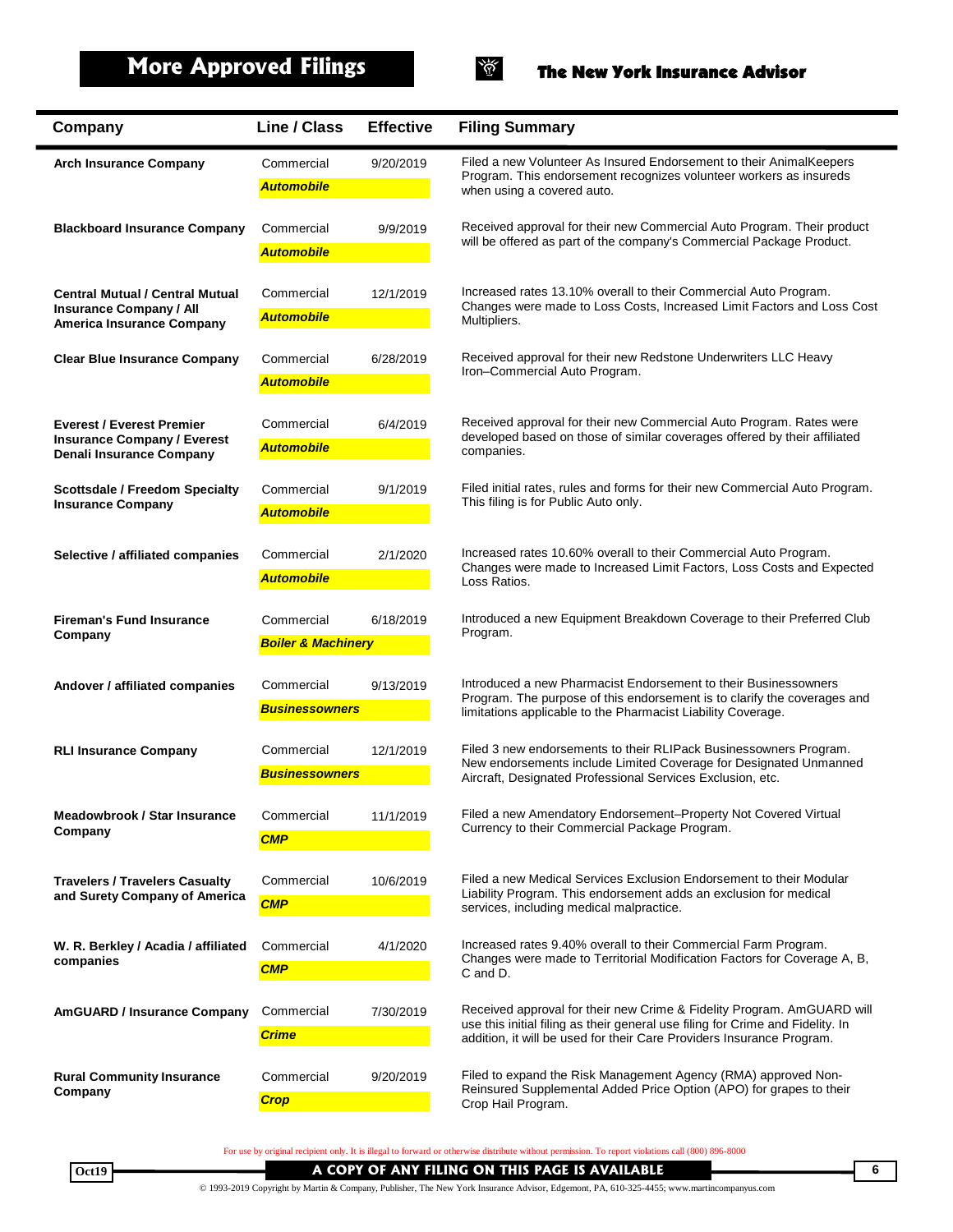| Company                                                                                                   | Line / Class                           | <b>Effective</b> | <b>Filing Summary</b>                                                                                                                                                                                                                                           |
|-----------------------------------------------------------------------------------------------------------|----------------------------------------|------------------|-----------------------------------------------------------------------------------------------------------------------------------------------------------------------------------------------------------------------------------------------------------------|
| <b>CUNA / CUMIS Insurance</b><br>Society, Inc.                                                            | Commercial<br><b>Fidelity</b>          | 9/18/2019        | Increased rates 0.60% overall to their Fidelity Bond Program. Changes<br>were made to the expansion of the deductible table for the ATM-Off-<br>Premises Coverage.                                                                                              |
| <b>Markel Insurance Company</b>                                                                           | Commercial<br><b>General Liability</b> | 9/4/2019         | Introduced 2 new endorsements to their Wright Education Program. New<br>forms include Crisis Management and Public Relations Expense Coverage<br>and Limited Exclusion-firearms or conducted energy devices with specified<br>exceptions.                       |
| Mitsui / Mitsui Sumitomo Ins.<br>Co. of America / Mitsui<br>Sumitomo Ins. USA, Inc.                       | Commercial<br><b>General Liability</b> | 1/1/2020         | Filed a new Composite Rate Endorsement to their General Liability<br>Program. The purpose of this endorsement is to ensure consistent<br>handling for composite rating.                                                                                         |
| <b>CNA / Continental Casualty</b><br>Company                                                              | Commercial<br><b>Inland Marine</b>     | 7/1/2019         | Revised rates/rules to their Portable Electronics Equipment Program.<br>Changes were made to the table of aggregate limit factors as well as to<br>introduce a rating rule that allows for the aggregate limit to vary by sub-<br>peril or type of fulfillment. |
| <b>Liberty Mutual Insurance</b><br><b>Company / Liberty Insurance</b><br>Underwriters, Inc.               | Commercial<br><b>Inland Marine</b>     | 7/1/2019         | Revised rules to their Wireless Communications Equipment Coverage<br>Program. Changes were made to Aggregate Limit Options, factors<br>corresponding to the number of insured lines or units for small accounts<br>under a hybrid structure, etc.               |
| Pennsylvania National Mutual<br><b>Casualty Insurance Company</b>                                         | Commercial<br><b>Inland Marine</b>     | 9/20/2019        | Revised Limitations and filed a new Exception Page to their Commercial<br>Inland Marine Individual Risk Premium Modification Plan.                                                                                                                              |
| Travelers / affiliated companies                                                                          | Commercial<br><b>Interline</b>         | 10/1/2019        | Introduced a new Premium Modification Plan and Expense Reduction Plan.<br>These plans include coverage for Boiler and Machinery, Commercial<br>Package, Crime, Fire and Allied Lines, Inland Marine, and Other Liability<br>Lines of Business.                  |
| Fortegra / Blue Ridge Indemnity<br>Company                                                                | Commercial<br><b>Property</b>          | 9/5/2019         | Received approval for their new Commercial Property Insurance Program.<br>This program may be used on a monoline or package basis.                                                                                                                              |
| <b>PMA</b> / affiliated companies                                                                         | Commercial<br><b>Property</b>          | 9/9/2019         | Introduced a new Property Enhancement Endorsement to their<br>Commercial Property Program. Their endorsement is meant for the Human<br>Services market segment, although it is also available for general use.                                                  |
| <b>QBE / QBE Insurance</b><br>Corporation                                                                 | Commercial<br><b>Property</b>          | 10/1/2019        | Introduced 3 new endorsements to their Tangram Janitorial Program. New<br>endorsements include Premier Coverage, Elite Coverage and Clients'<br>Property.                                                                                                       |
| Crum & Forster / North River<br><b>Insurance Company / United</b><br><b>States Fire Insurance Company</b> | Commercial<br><b>Umbrella/Excess</b>   | 9/12/2019        | Filed 3 new endorsements to their Commercial Umbrella Program. New<br>endorsements include Cross Suits Limitation, Who Is An Insured, and<br>Amendment of Cancellation or Non-Renewal.                                                                          |
| W. R. Berkley / Intrepid<br><b>Insurance Company</b>                                                      | Commercial<br><b>Umbrella/Excess</b>   | 1/1/2020         | Filed 2 new Employee Benefits Liability Coverage Endorsements and 1<br>new Supplemental Extended Reporting Period Endorsement to their<br>Commercial Umbrella Liability Coverages under their General Risk<br>Program.                                          |
| <b>Accident Fund / affiliated</b><br>companies                                                            | Commercial<br><b>WC</b>                | 11/1/2019        | Revised the National Dividend Plan to their Workers Compensation<br>Program. Changes were made to their loss ratio to include allocated loss<br>adjustment expense (ALAE) consistently.                                                                         |
| <b>AmTrust / affiliated companies</b>                                                                     | Commercial<br><b>WC</b>                | 10/1/2019        | Received approval for their new Workers Compensation Program. AmTrust<br>will adopt all NYCIRB forms and manuals subject to the exceptions listed<br>in the initial filing.                                                                                     |
| <b>Chubb / Pacific Employers</b><br><b>Insurance Company</b>                                              | Commercial<br><b>WC</b>                | 10/1/2019        | Filed 5 new Dividend Plans to their Workers Compensation Program. New<br>Plans include Retention Plan DT, Retention Plan RH, Sliding Scale Plan T,<br>Sliding Scale Plan U and Sliding Scale Plan X.                                                            |
| <b>Federated / Federated Reserve</b><br><b>Insurance Company</b>                                          | Commercial<br><b>WC</b>                | 7/1/2019         | Introduced their new Workers Compensation Program. Rates were<br>developed based on those of similar coverages offered by their affiliated<br>companies.                                                                                                        |

For use by original recipient only. It is illegal to forward or otherwise distribute without permission. To report violations call (800) 896-8000

Oct19 **A COPY OF ANY FILING ON THIS PAGE IS AVAILABLE <b>AND THE CONTRACT OF ANY ASSESS** TO THIS PAGE IS AVAILABLE **A COPY OF ANY FILING ON THIS PAGE IS AVAILABLE**

© 1993-2019 Copyright by Martin & Company, Publisher, The New York Insurance Advisor, Edgemont, PA, 610-325-4455; www.martincompanyus.com